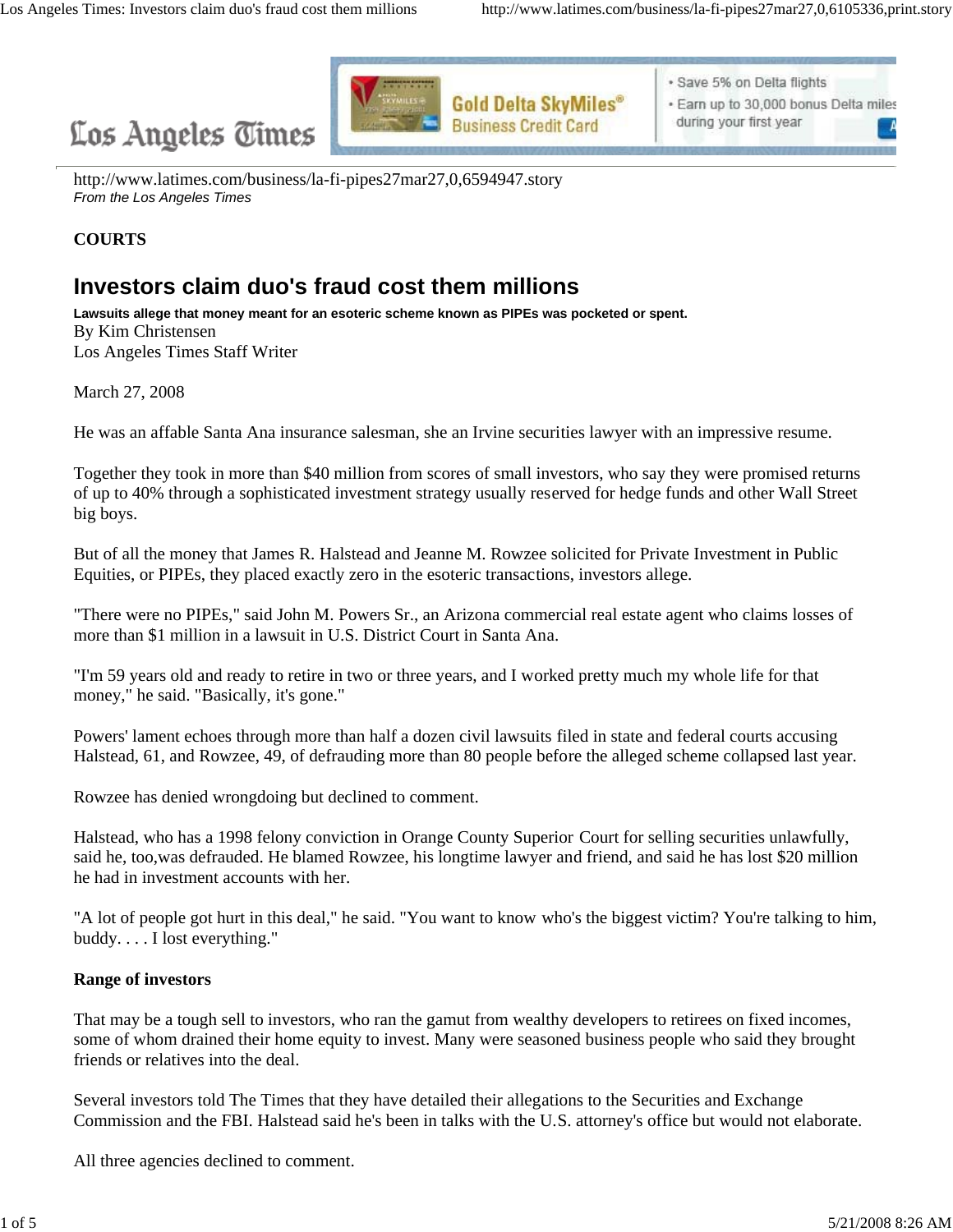"I don't see how you can steal millions and millions of dollars and not be held accountable by the authorities," said Steve Perebzak, 36, who, along with his elderly mother, allegedly lost \$450,000 they borrowed against their homes.

Where all the money went remains a mystery.

Rowzee, a single mother of two, is accused of stashing much of it in offshore banks, including \$2 million she wired to a former client, "a fugitive hiding in Brazil," one suit alleges.

Halstead allegedly blew millions more on a fast-lane lifestyle that included sports cars, diamond-crusted wristwatches, frequent strip-club visits and two houses with panoramic views of Las Vegas.

"These are people who have no consciences," said Norbert Foigelman, a retired Newport Beach psychologist and entrepreneur who allegedly lost \$1.5 million.

## **Life in the fast lane**

As tens of millions of dollars flowed into the PIPEs scheme from 2004 to 2006, the lawsuits charge, Halstead was living it up in Vegas.

Property records show he bought two 8,000-square-foot homes near Henderson, Nev., with sweeping views. One cost \$5.9 million, records show, the other \$3.5 million.

"His house was like a mansion and looked out over the top of Vegas, the whole Strip. It was a faraway, but beautiful view," said Foigelman, who met Halstead as an insurance client in 1997. "He had big parties there to entice people to invest more money."

Halstead's other Vegas house was for his girlfriend, according to Foigelman and others, who said she was an exotic dancer.

"She was a beautiful girl," Foigelman said. "They spent money like crazy, on jewelry and clothes."

And cars.

Sales records show the couple spent \$201,000 on a Ferrari 360 Spider convertible from a Las Vegas dealership on Christmas Eve 2005. The following July, Halstead paid \$368,000 for a 605-horsepower Porsche Carrera GT, records show.

Others recall him getting around Vegas in a chauffeur-driven limo, with an entourage that included a man named Sergio, whose job was to shop for the couple's clothes.

At the Bellagio hotel, acquaintances say, Halstead cheerily flashed his American Express Black Card to pick up the tab for himself and his friends, sometimes in the dozens. But American Express apparently has its limits, even if its vaunted Black Card doesn't: It sued Halstead in December for an unpaid balance of \$358,869.

## **'I'm not a fool'**

Halstead's response to stories of his wild spending can be summed up in two words: So what? He said he earned \$750,000 a year in the insurance business and had money to burn.

"If I want to buy five cars or 10 cars, or two houses, or go to Vegas, why shouldn't I?" he said. "I didn't need this PIPEs deal to live my lifestyle. . . . I didn't need anybody else's money and I didn't steal anybody's money. I'm not a fool."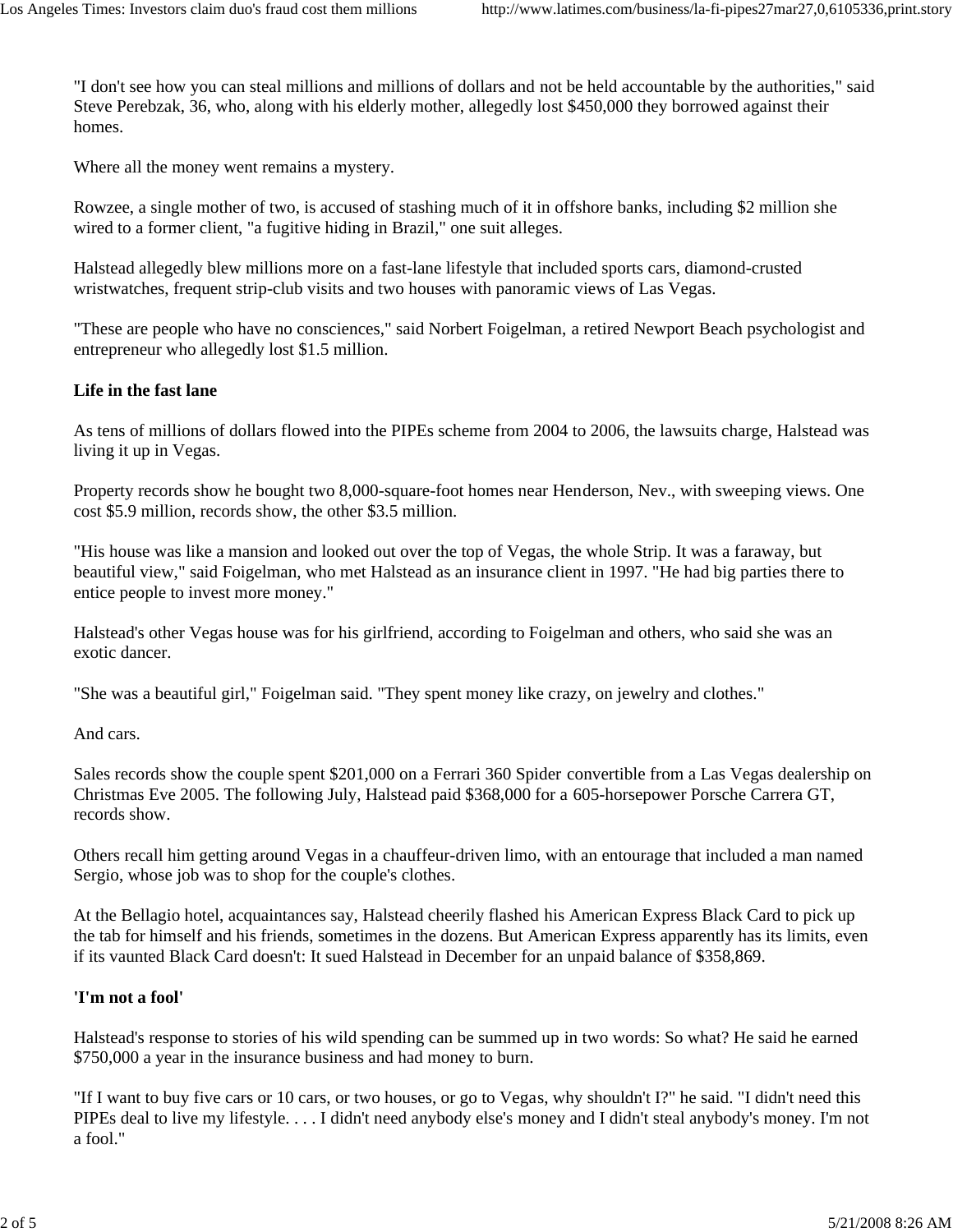In Orange County, Halstead tooled around in his sport cars and took business lunches at his regular table at Il Fornaio in Irvine. He lived with his wife, Susan, and three children in a quiet Santa Ana neighborhood and was active in his sons' youth baseball program.

Susan Halstead, whose 2007 divorce suit is pending, is a defendant in some of the lawsuits. She denied wrongdoing and declined to comment through attorney David L. Casterline, who also represents her husband.

Casterline said James Halstead's legal position was that investors relied on Rowzee for advice about PIPEs, not on his client. Halstead said as much in an interview.

"These were attorneys, investment bankers, big-time businessmen," Halstead said. "They knew what they were doing. They met with Jeanne, they talked with Jeanne. I'm just an insurance guy."

#### **Lawyer-client partners**

Halstead said he met Rowzee in the early 1990s, when he hired her to defend him in a criminal case. He and another man were charged with bilking investors of more than \$1 million in a scheme to sell crude oil and German bank shares.

In 1998 he pleaded guilty to five felony counts and was put on probation, case records show. His conviction was reduced to a misdemeanor when he paid \$150,000 restitution.

He and Rowzee went on to become best friends, Halstead said in an interview, in which he also contended she repeatedly assured him that the PIPEs were on the up and up.

Many companies legitimately use PIPEs to raise capital for growth or acquisitions. The transactions vary, but investors typically -- and quietly -- buy stock below market price and later sell it at a profit.

"What perpetrators of fraud tend to do is play on the investment du jour," said Randall R. Lee, former head of the Los Angeles regional SEC office and now a securities lawyer in private practice.

"PIPEs actually have been kind of a hot thing, a hot way to raise money," said Lee, who was not familiar with the Rowzee-Halstead cases. "A few years ago, it was real estate-related investments."

In court papers and interviews, investors say Rowzee and Halstead, through his Game Plan Inc., promoted PIPEs as deals -- available only to a select few -- that would protect their principal while yielding up to 40% in as little as three months.

Halstead was the consummate salesman, they said, while Rowzee seemed to live up to his billing of her as a securities expert.

"She was very intelligent and very knowledgeable," Powers said of his first meeting with her. He also vetted her with a senior partner at a Washington, D.C., law firm where she worked before moving to Southern California in 1989.

"He gave her an outstanding recommendation," Powers said. "There were no red flags there. What more could you ask for?"

Powers and others got some money back early on and rolled their principal amounts into new PIPEs -- or so they thought. They now contend they were victims of a Ponzi scheme that thrived by paying out some cash from new investors to those who had come aboard earlier.

#### **Another defendant**

In addition to Rowzee and Halstead, one lawsuit names Robert T. Harvey, 61, a Rancho Santa Margarita venture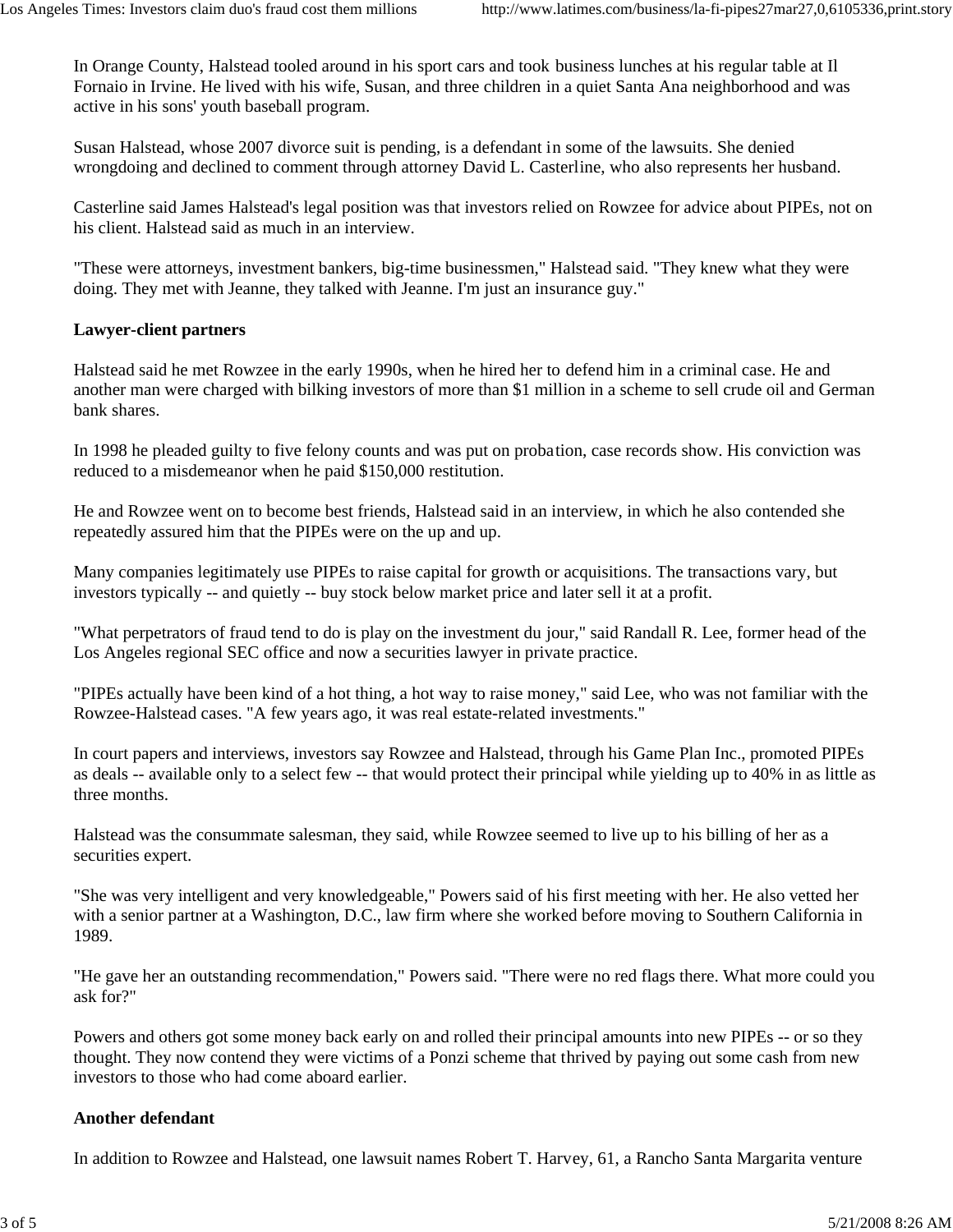capitalist she defended in a 2004 civil fraud lawsuit that was later settled.

In 1986 Harvey was sentenced to 18 months in federal prison after a jury convicted him and three other members of a New York commodities-trading firm of defrauding 1,200 investors out of \$11 million through misleading promotions and high-pressure sales tactics.

In 2002 the California Department of Corporations barred him from selling investments, citing his"numerous disciplinary actions" and "unsuccessful business ventures." The order noted that the National Assn. of Security Dealers, or NASD, had refused to register him because of "the serious nature of his misconduct" that led to his conviction.

While denying wrongdoing in the alleged Orange County PIPEs scheme, Harvey has agreed to repay \$4 million to some 30 investors. He referred questions to his attorney, William M. Hensley, who declined to comment.

Others were not so tight-lipped.

"Bob was a great salesman, a real slick guy," said Perebzak, a Lake Forest resident who works for a floor-maintenance company.

As Rowzee allegedly had been with other investors, Harvey was vague with him about exactly where the money was going, Perebzak said.

"Bob explained that they could not tell us what companies they were investing in because of the risk of insider trading or short-selling of the stock," Perebzak said. "None of that was happening at all, but it was a good story."

He said he initially invested \$35,000, followed by \$225,000 more that he borrowed against his house.

As checks rolled in, he and his widowed mother, Betty, 82, were so convinced it was legitimate that she borrowed \$250,000 against her condo and he put that in, too.

#### **'Greatest thing'**

"They paid me back \$70,000 in six months and I thought, 'This is the greatest thing since sliced bread,' " Perebzak said. "Obviously it was too good be true."

"It's devastating," he said. "I had excellent credit. Now I have three mortgages and my mother is using her retirement money. We're just trying to hold on and not have to sell the house in this market. But the rope is getting real thin."

In the fall of 2006, investors say, the PIPEs payments slowed. In a letter to investors in January 2007, Rowzee blamed new SEC rulings for damping the PIPEs market and said she would freeze their funds to protect them.

Payments stopped. Lawsuits flew.

Irvine attorney Steven L. Krongold, who represents Perebzak and others, recounted a recent conversation he had with Rowzee.

"Why would you do this? What was going through your head, with millions of dollars going through your accounts?" Krongold said he asked her. "Her response to me was, 'I was just stupid. I got caught up in this thing and it was stupid of me. I made a big mistake.' "

Halstead said he was "a good guy with a great heart" and was saddened by what happened to investors. But he said they also must accept responsibility.

"We were all greedy -- and stupid," he said. "That's what we were, and that's the truth."